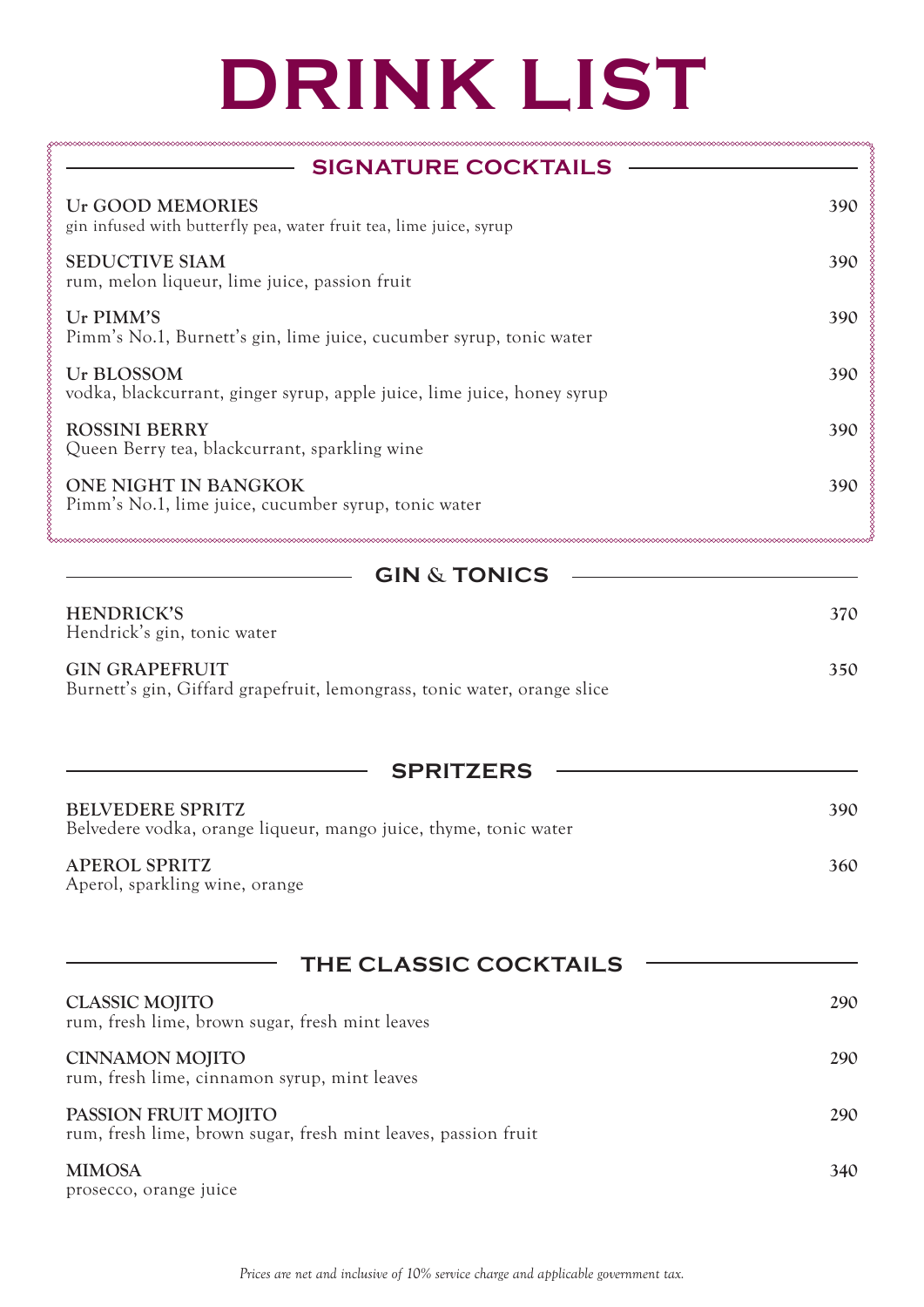| <b>FRENCH 75</b><br>prosecco, gin, lime juice, syrup                            | 340 |
|---------------------------------------------------------------------------------|-----|
| <b>NEGRONI</b><br>gin, Campari, vermouth                                        | 340 |
| <b>DRY MARTINI</b><br>gin, vermouth                                             | 340 |
| <b>ESPRESSO MARTINI</b><br>vodka, Caffè Borghetti liqueur, espresso shot, syrup | 340 |
| <b>BLOODY MARY</b><br>vodka, tomato juice, Worcestershire sauce, Tabasco        | 340 |
| <b>TOM COLLINS</b><br>gin, lime juice, syrup, soda water                        | 340 |
| COSMOPOLITAN<br>vodka, Giffard triple sec, lime juice, cranberry juice          | 340 |
| <b>SEX ON THE BEACH</b><br>vodka, peach schnapps, orange juice, cranberry juice | 340 |
| <b>MOSCOW MULE</b><br>vodka, lime juice, ginger beer                            | 340 |
| <b>WHITE RUSSIAN</b><br>vodka, Caffè Borghetti liqueur, fresh cream             | 340 |
| <b>CAIPIRINHA</b><br>Abelha Organic Silver cachaça, fresh lime, white sugar     | 340 |
| <b>DAIQUIRI</b><br>rum, Giffard triple sec, lime juice                          | 340 |
| <b>BLUE HAWAII</b><br>rum, Giffard blue Curaçao, pineapple juice                | 340 |
| PIÑA COLADA<br>rum, Malibu coconut rum, pineapple juice, coconut milk           | 340 |
| <b>MAI TAI</b><br>Diplomatico Mantuano rum, Giffard triple sec                  | 340 |
| <b>CUBA LIBRE</b><br>rum, lime juice, Coke                                      | 340 |
| LONG ISLAND ICED TEA<br>gin, rum, vodka, tequila, Giffard triple sec            | 340 |
| TOMMY'S MARGARITA<br>tequila, Giffard agave syrup, lime juice                   | 340 |
| <b>MANHATTAN</b><br>bourbon, vermouth, bitters                                  | 340 |
| <b>OLD FASHIONED</b><br>bourbon, orange, bitters                                | 340 |
| <b>WHISKY SOUR</b><br>bourbon, lemon juice, egg white, syrup                    | 340 |

*Prices are net and inclusive of 10% service charge and applicable government tax.*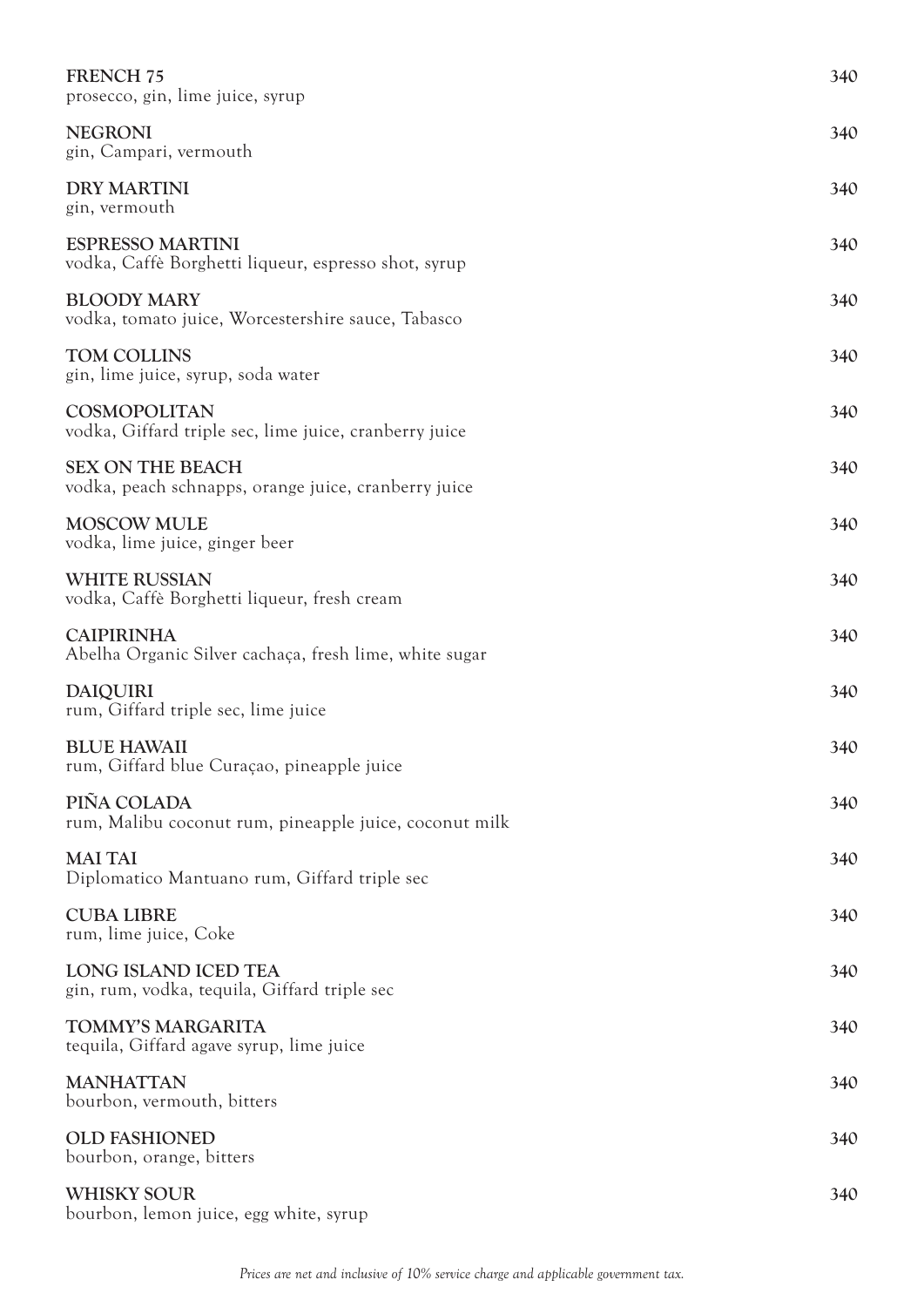| <b>LOCAL BEER</b>                          |            | <b>TEQUILA</b>                              |            |  |
|--------------------------------------------|------------|---------------------------------------------|------------|--|
| <b>CHANG</b>                               | 250        | LUNAZUL BLANCO                              | 330 / 5500 |  |
| <b>HEINEKEN</b>                            | 250        |                                             |            |  |
| <b>SINGHA</b>                              | 250        | <b>WHISKY</b>                               |            |  |
| <b>TIGER</b>                               | 250        |                                             |            |  |
| <b>CHALAWAN</b>                            | 330        | <b>BALLANTINE'S</b>                         | 330 / 5500 |  |
| <b>CHATRI</b>                              | 330        | <b>CHIVAS REGAL</b>                         | 330 / 5500 |  |
|                                            |            | <b>JOHNNIE WALKER</b>                       | 330 / 5500 |  |
| <b>IMPORTED BEER</b>                       |            | <b>RED LABEL</b>                            |            |  |
| <b>CORONA</b>                              | 360        | <b>JOHNNIE WALKER</b><br><b>BLACK LABEL</b> | 350 / 6000 |  |
| <b>HOEGAARDEN</b>                          | 360        |                                             |            |  |
| <b>HOEGAARDEN ROSÉE</b>                    | 360        | <b>BOURBON</b>                              |            |  |
| <b>PERONI</b>                              | 360        |                                             |            |  |
|                                            |            | <b>EVAN WILLIAMS</b>                        | 290 / 5000 |  |
|                                            |            | <b>BLACK LABEL</b>                          |            |  |
| <b>APERITIFS</b>                           |            | <b>JACK DANIEL'S</b>                        | 350 / 6000 |  |
| <b>APEROL</b>                              | 330 / 5500 |                                             |            |  |
| <b>OSCAR.697 VERMOUTH</b><br><b>BIANCO</b> | 290 / 5000 | <b>SINGLE MALT WHISKY</b>                   |            |  |
| <b>OSCAR.697 VERMOUTH</b>                  | 290 / 5000 | <b>GLENFIDDICH</b>                          | 420 / 7500 |  |
| <b>ROSSO</b>                               |            | <b>12 YEARS OLD</b>                         |            |  |
|                                            |            | <b>GLENFARCLAS</b><br><b>12 YEARS OLD</b>   | 450 / 8000 |  |
| <b>GIN</b>                                 |            | <b>MACALLAN 12 YEARS OLD</b>                | 450 / 8000 |  |
| <b>BOMBAY SAPPHIRE</b>                     | 350 / 6000 |                                             |            |  |
| <b>BURNETT'S</b>                           | 350 / 6000 |                                             |            |  |
| <b>HENDRICK'S</b>                          | 370 / 6500 | <b>DIGESTIFS</b>                            |            |  |
|                                            |            | <b>GRAPPA</b>                               | 420 / 7500 |  |
| <b>RUM</b>                                 |            | <b>H BY HINE</b>                            | 420 / 7500 |  |
|                                            |            | V.S.O.P COGNAC                              |            |  |
| FLOR DE CAÑA                               | 370 / 6500 | <b>MARTELL V.S.O.P</b>                      | 420 / 7500 |  |
| DIPLOMATICO MANTUANO                       | 370 / 6500 | <b>MEDAILLON COGNAC</b>                     |            |  |
| <b>CACHAÇA</b>                             |            | <b>LIQUEURS</b>                             |            |  |
| ABELHA ORGANIC SILVER                      | 350 / 6000 |                                             |            |  |
|                                            |            | PIMM'S NO.1                                 | 290 / 5000 |  |
|                                            |            | <b>JÄGERMEISTER</b>                         | 290 / 5000 |  |
| <b>VODKA</b>                               |            | <b>BAILEYS IRISH CREAM</b>                  | 350 / 6000 |  |
| <b>RUSSIAN STANDARD</b>                    | 280 / 4500 | <b>CAFFÈ BORGHETTI</b>                      | 350 / 6000 |  |
| ORIGINAL                                   |            | <b>FERNET BRANCA</b>                        | 350 / 6000 |  |
| <b>BELVEDERE</b>                           | 290 / 5000 | SAMBUCA BORGHETTI                           | 350 / 6000 |  |

*Prices are net and inclusive of 10% service charge and applicable government tax.*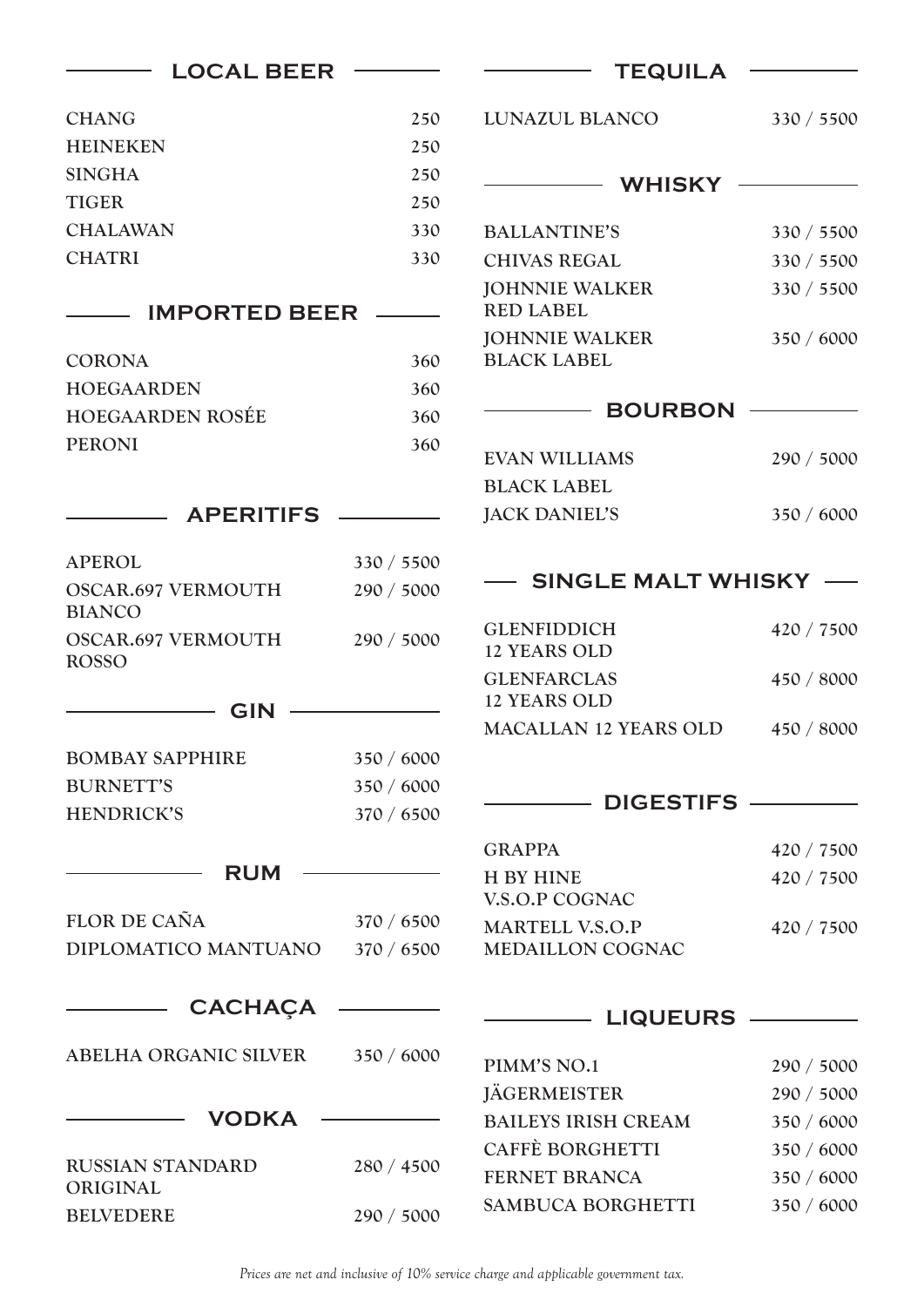| <b>FRAPPES</b>                                      |            | <b>ICED TEAS</b> |                                                                                               |     |
|-----------------------------------------------------|------------|------------------|-----------------------------------------------------------------------------------------------|-----|
| <b>ESPRESSO</b>                                     |            | 250              | <b>BERRY ROSE</b>                                                                             | 180 |
| <b>MOCHA</b>                                        |            | 250              | <b>BLACK APPLE</b>                                                                            | 180 |
| <b>DOUBLE CHOCOLATE</b>                             |            | 250              | <b>HONEY PEAR</b>                                                                             | 180 |
| <b>SALTED CARAMEL</b>                               |            | 250              |                                                                                               |     |
| <b>GREEN TEA</b>                                    |            | 250              |                                                                                               |     |
|                                                     |            |                  | <b>SODAS</b>                                                                                  |     |
| <b>COLD BREW</b>                                    |            |                  |                                                                                               |     |
|                                                     |            |                  | <b>APPLE HONEY SODA</b>                                                                       | 180 |
| <b>RASUTRA COLD BREW</b>                            |            | 180              | <b>BUTTERFLY PEA LEMON YUZU</b>                                                               | 180 |
| RASUTRA COCO-PRESSO                                 |            | 180              | <b>SODA</b>                                                                                   |     |
| RASUTO GRAPEFRUIT TONIC<br><b>COFFEE</b>            |            | 180              | <b>LEMON SODA</b>                                                                             | 180 |
|                                                     |            |                  | LIME ROSE SPARKLING LEMONADE                                                                  | 180 |
| <b>COFFEE</b>                                       |            |                  | <b>LYCHEE ROSE SODA</b>                                                                       | 180 |
|                                                     | <b>HOT</b> | <b>ICED</b>      | PASSION FRUIT SODA                                                                            | 180 |
| <b>AMERICANO</b>                                    | 160        | 180              |                                                                                               |     |
| <b>CAFÉ LATTE</b>                                   | 160        | 180              | <b>JUICES</b>                                                                                 |     |
| <b>CAPPUCCINO</b>                                   | 160        | 180              |                                                                                               |     |
| <b>ESPRESSO</b>                                     | 160        | 180              | <b>CHILLED JUICE</b>                                                                          | 180 |
| <b>DOUBLE ESPRESSO</b>                              | 160        | 180              | apple, fresh coconut, guava, lime, orange,                                                    |     |
| CAFÉ MOCHA                                          | 160        | 180              | pineapple or tomato                                                                           |     |
| <b>ESPRESSO MACCHIATO</b>                           | 160        | 180              | <b>BLENDED JUICE</b>                                                                          | 250 |
| <b>DECAFFEINATED</b>                                | 160        | 180              | banana, coconut, green apple, lychee, mango,<br>pineapple, strawberry or mixed fruit smoothie |     |
| <b>HOT CHOCOLATE</b>                                | 160        | 180              |                                                                                               |     |
| <b>IRISH COFFEE</b>                                 | 290        |                  |                                                                                               |     |
|                                                     |            |                  | <b>OR TEA?</b>                                                                                |     |
| TIFFANY'S BREAKFAST - ENGLISH BREAKFAST (ORGANIC)   |            |                  |                                                                                               | 160 |
| DUKE'S BLUES - EARL GREY (ORGANIC)                  |            |                  |                                                                                               | 160 |
| MOUNT FEATHER - PREMIUM CHINESE GREEN TEA (ORGANIC) |            |                  |                                                                                               | 160 |
|                                                     |            |                  | BEEEEE CALM - CHAMOMILE WITH HONEY AND VANILLA FLAVOURING                                     | 160 |
| (ORGANIC)                                           |            |                  |                                                                                               |     |
| MONKEY PINCH - OOLONG WITH PEACH FLAVOURING         |            |                  |                                                                                               | 160 |
|                                                     |            |                  | MERRY PEPPERMINT - LIQOURICE ROOTS, PEPPERMINT, FENNEL, VASIL                                 | 160 |

PEPPERMINT FLAVOURING (ORGANIC) **JASMINE GREEN TEA** – CHINESE GREEN TEA WITH JASMINE PARTS **160** (ORGANIC)

**LA VIE EN ROSE** – APPLE, ROSEHIP SHELLS, ROSE PETALS AND BLACK TEA **160 PLAYFUL PEAR** – SENCHA AND HIMALAYAN GREEN TEA, PEAR **160** FLAVOURING (ORGANIC) **QUEEN BERRY** – HIBISCUS, ELDERBERRY, CURRANT, ROSEHIP, **160**

BLACK CURRANT, STRAWBERRY PIECES AND NATURAL FLAVOURING (ORGANIC)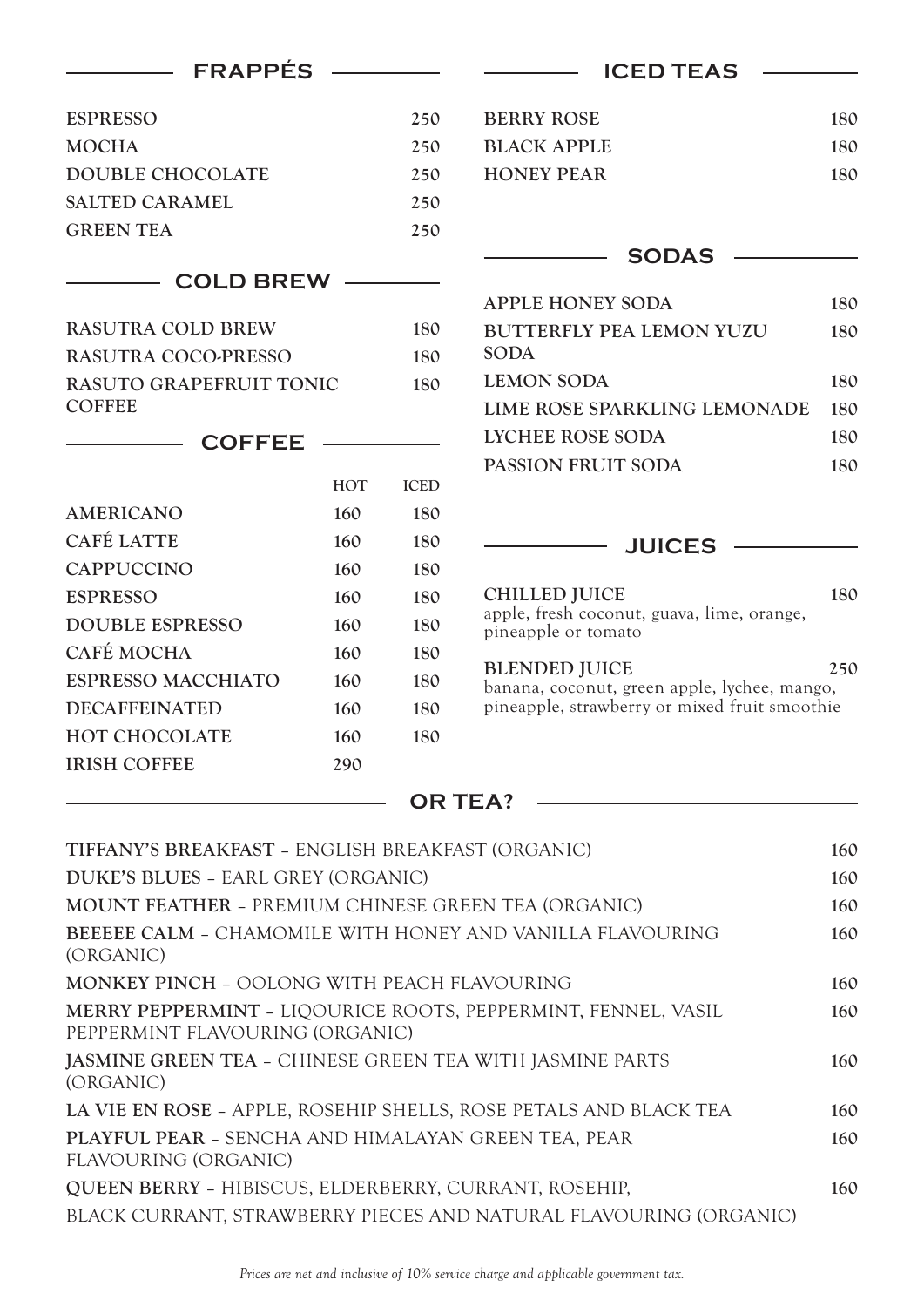| <b>SOFT DRINKS</b>                                      |     | <b>WATER</b>                 |     |
|---------------------------------------------------------|-----|------------------------------|-----|
| <b>COKE</b>                                             | 150 | SPARKLING MINERAL WATER      |     |
| <b>COKE ZERO</b>                                        | 150 | <b>SAN PELLEGRINO 500ML</b>  | 250 |
| <b>DIET COKE</b>                                        | 150 | <b>SAN PELLEGRINO 750ML</b>  | 320 |
| <b>FANTA ORANGE</b>                                     | 150 | PERRIER 330ML                | 160 |
| <b>SPRITE</b>                                           | 150 | PERRIER 750 ML               | 320 |
| <b>GINGER ALE</b>                                       | 150 |                              |     |
| <b>SODA WATER</b>                                       | 150 | <b>STILL MINERAL WATER</b>   |     |
| <b>TONIC WATER</b>                                      | 150 | <b>ACQUA PANNA 500ML</b>     | 250 |
|                                                         |     | <b>ACQUA PANNA 750ML</b>     | 320 |
| <b>HEALTHY DRINKS</b>                                   |     | EVIAN 330ML                  | 160 |
|                                                         |     | <b>EVIAN 750 ML</b>          | 320 |
| <b>COCO BEACH</b>                                       | 180 |                              |     |
| banana, pineapple, coconut milk, honey                  |     | <b>STILL WATER</b>           |     |
| <b>HEALTHY BREAK</b>                                    | 180 | <b>Ur WATER</b>              | 60  |
| banana, strawberry, orange juice, honey                 |     | VITADAY VITAMIN WATER C 200% | 60  |
| <b>MANGO HONEY</b><br>mango, fresh milk, yoghurt, honey | 180 |                              |     |
| <b>GOLDEN SAND</b><br>mango, pineapple, papaya, honey   | 180 |                              |     |

## **WINE LIST**

| <b>SPARKLING WINE</b>                                                        |              |                        |
|------------------------------------------------------------------------------|--------------|------------------------|
| PITARS, CUVÉE STELLA<br>Italy   velvety fruity bubbles                       | Glass<br>195 | <b>Bottle</b><br>950   |
| FOLLADOR, SPUMANTE PROSECCO VALDOBBIADENE<br><b>DOCG EXTRA BRUT</b><br>Italy |              | 2,400                  |
| ROSÉ WINE                                                                    |              |                        |
| FAMILLE QUIOT, COTE DE PROVENCE DOMAINE HOUCHART ROSE                        | Glass<br>260 | <b>Bottle</b><br>1,550 |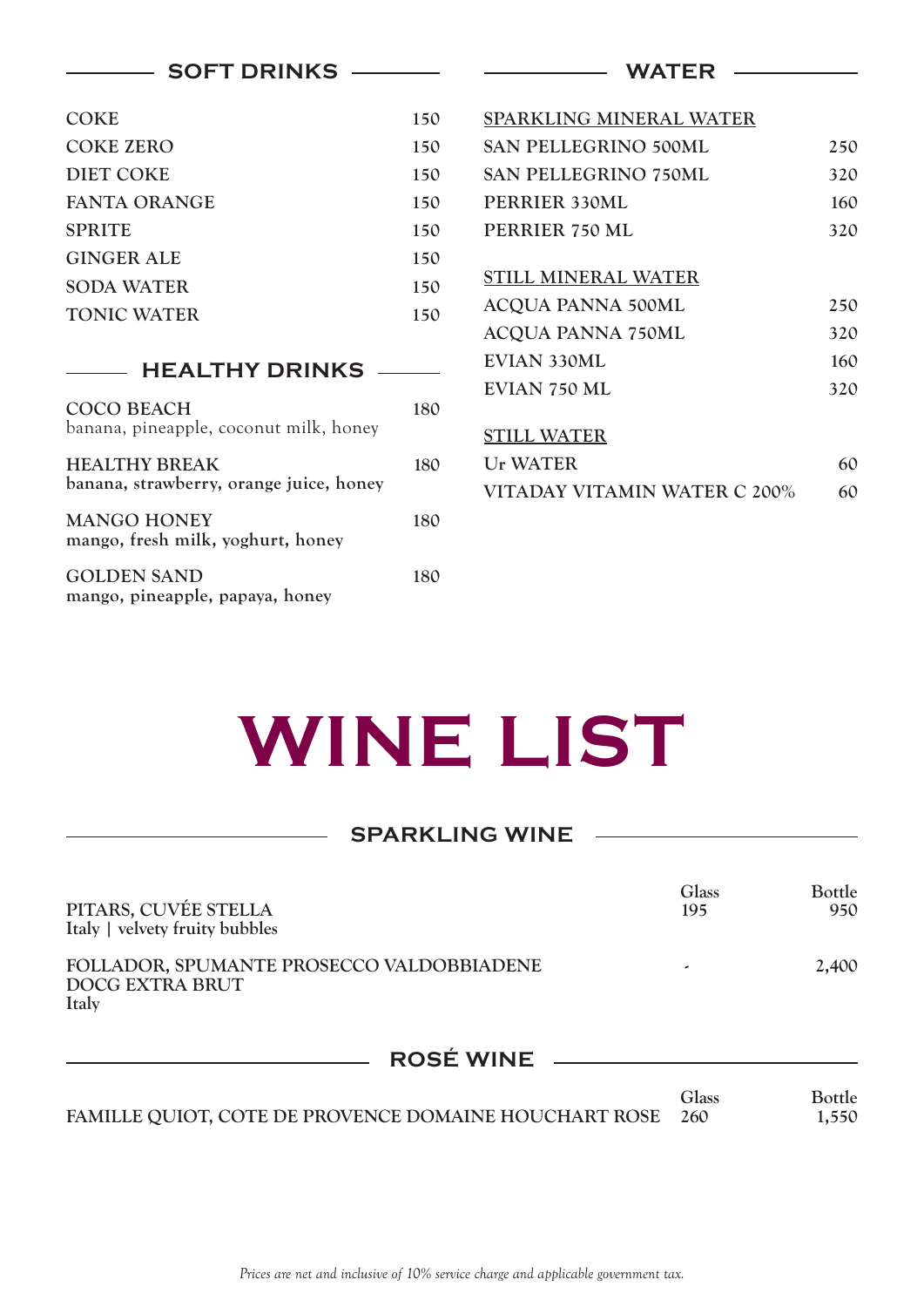## **HOUSE WHITE WINES**

| CHATEAU DE G RESERVE CHARDONNAY<br>Chile   persistent, elegant                                                                  | Glass<br>195                      | <b>Bottle</b><br>950   |
|---------------------------------------------------------------------------------------------------------------------------------|-----------------------------------|------------------------|
| CHARTRON LA FLEUR, SAUVIGNON BLANC BORDEAUX<br>France   fresh, savoury                                                          | 240                               | 1,300                  |
| <b>WHITE WINES</b>                                                                                                              |                                   |                        |
| PRIMOSIC, VILLA MARTINA PINOT GRIGIO<br>Italy   dry, soft, velvety                                                              | <b>Glass</b>                      | Bottle<br>950          |
| DOMAINE NATURALISTE, DISCOVERY CHARDONNAY<br>Australia   from the famous Margaret River wine region                             |                                   | 1,700                  |
| <b>HOUSE RED WINES</b>                                                                                                          |                                   |                        |
| LA CARRAIA, ANGEL MONTEPULCIANO D'ABRI UMBRIA<br>Italy   deep, fruity, smooth                                                   | <b>Glass</b><br>195               | Bottle<br>950          |
| BERTON VINEYARD, HEAD OVER HEELS SHIRAZ<br>Australia   long, rich, satisfying                                                   | 195                               | 1,200                  |
| <b>RED WINES</b>                                                                                                                |                                   |                        |
| PUENTE AUSTRAL, CHATEAU DE G RESERVA CABERNET SAUVIGNON<br>Chile   powerful softness, round and firm, barrel-aged for 12 months | Glass<br>$\overline{\phantom{a}}$ | Bottle<br>1,300        |
| CONTI ZECCA, DONNA MARZIA PRIMITIVO<br>Italy   soft, velvety, intense ruby red                                                  |                                   | 1,300                  |
| <b>SPARKLING WINE SPECIAL PICKS</b>                                                                                             |                                   |                        |
| <b>FREIXENET ICE</b><br>Spain   a crisp, clean and well-balanced Spanish cava                                                   |                                   | <b>Bottle</b><br>1,400 |
| CHAMPAGNE LOMBARD, EXTRA BRUT PREMIER CRU<br>France   balanced, fresh, round<br>Decanter: Bronze<br>Wine Enthusiast: 89         |                                   | 2,300                  |

successive continuous continuous continuous continuous continuous continuous continuous continuous continuous continuous continuous continuous continuous continuous continuous continuous continuous continuous continuous con